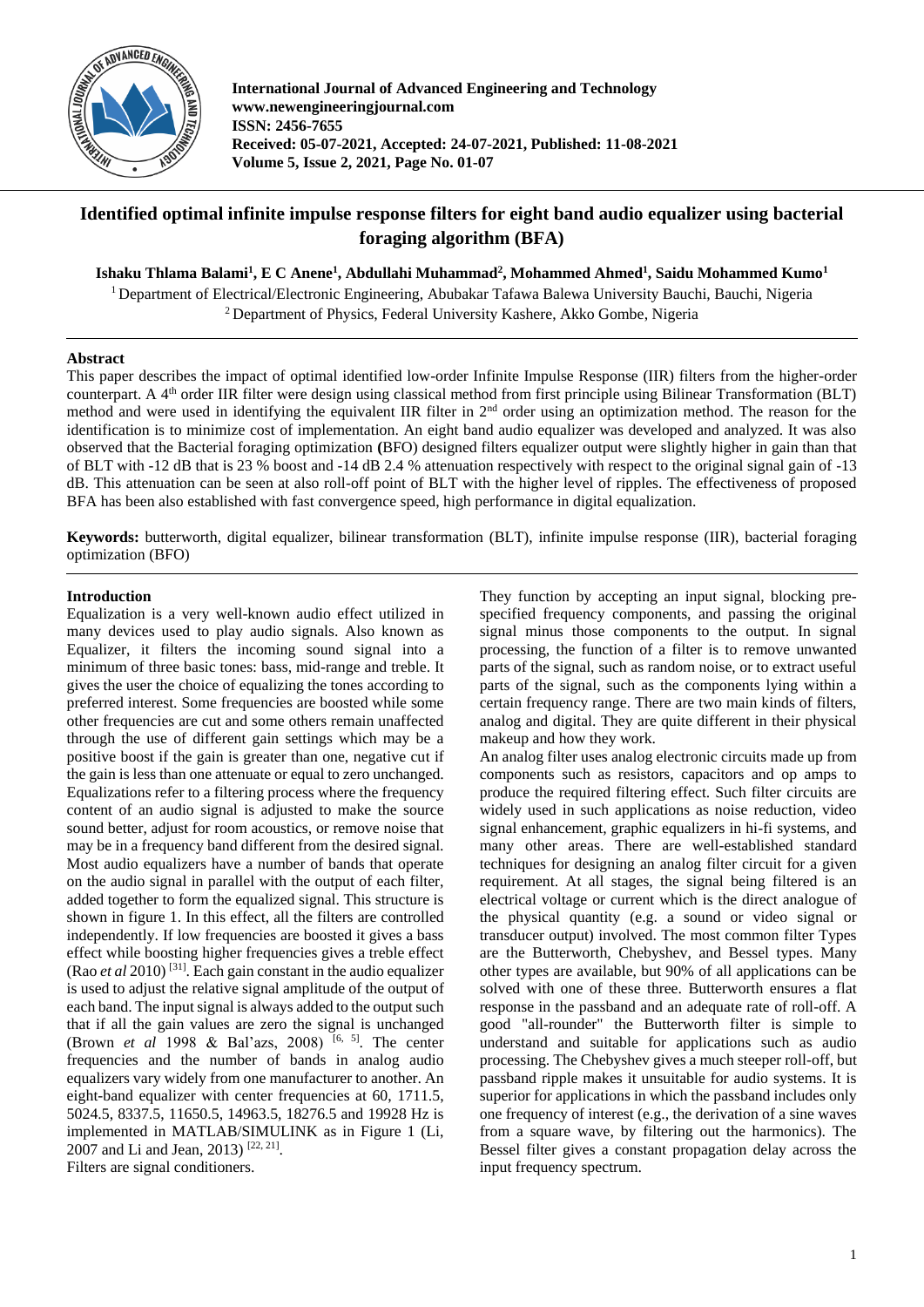

**Fig 1:** N-band IIR Equalizer Data-Flow Diagram

A digital filter is a mathematical algorithm implemented in hardware and/or software that operates on an input signal to produce a digital output signal for the purpose of achieving a filtering objective. Digital filters can have characteristics which are not possible with analog filters, such as a truly linear phase response. Unlike analog filters, the performance of digital filters does not vary with environmental changes, for example, thermal variations. This eliminates the need to calibrate periodically. Digital filters are broadly divided into two classes, namely infinite impulse response (IIR) and finite impulse response (FIR) filters. Either type of filter, in its basic form, can be represented by its impulse response sequence. Digital Filters are designed by using the values of both the past outputs and the present input, an operation brought about by convolution. If such a filter is subjected to an impulse, then its output need not necessarily become zero. The impulse response of such a filter can be infinite in duration. Such a filter is called an Infinite Impulse Response filter or IIR filter. The infinite impulse response of such a filter implies the ability of the filter to have an infinite impulse response. This indicates that the system is prone to feedback and instability. The content of this work is the design of IIR filters using the classical design method and optimal design using MATLAB. The design of IIR filters proceeds through a vastly different set of steps. The design of IIR filters is closely related to the design of analog filters, which is a widely studied topic.

An analog filter is usually designed and a transformation is carried out into the digital domain. Two transformations exist – the impulse invariant transformation and the bilinear transformation. In this work, the focus is on designing fourthorder IIR filters to meet a set of specifications. The designed IIR filters are characterized by a significantly lower order than the corresponding FIR filters. There it is shown that the best IIR filter is less complex than the optimum FIR filter. The price to pay is the non-linear phase of the IIR filters, which is unavoidable. The Infinite Impulse Response filter type that is adopted in this work is Butterworth. Butterworth filters are causal in nature and of various orders, Butterworth or maximally flat filters have a monotonic amplitudefrequency response which is maximally flat at zero frequency response and the amplitude-frequency response decreases logarithmically with increasing frequency. The Butterworth filter has minimal phase shift over the filter's bandpass when compared to other conventional filters.

The Digital Filter Design problem involves the determination of a set of filter coefficients to meet a set of design

specifications. These specifications typically consist of the width of the passband and the corresponding gain, the width of the stopband(s) and the attenuation therein; the band edge frequencies (which give an indication of the transition band) and the peak ripple tolerable in the passband and stopband(s). The Bilinear Transformation method was the method used to map the analog classical fourth-order design to the digital classical fourth-order design filters, which overcomes the effect of aliasing that is caused due to the analog frequency response containing components at or beyond the Nyquist frequency.

# **Bacterial foraging optimization (BFO) method**

The optimization technique developed by Prof. K. M. Passino inspired by the social foraging behavior of *Escherichia Coli*  which is used in Identifying the unknown second other filter coefficients. BFO algorithm based on foraging strategies of E Coli bacterium cells that tend to eliminate poor foraging strategies. BFO formulate the foraging behavior by bacteria such that it maximizes their energy intake per unit time. It consists of mainly four steps are chemotactic, swarming, reproduction and elimination/dispersal respectively. Natural selection of those bacteria that have strong foraging strategies and elimination of those that have poor foraging strategies occurs.

#### **Problem Statement**

Consider an IIR filter with an input-output relationship given by:

$$
y(k) + \sum_{i=1}^{M} b_i y(k - i) = \sum_{i=0}^{L} a_i x(k - i)
$$
 (1)

Where *x*(*k*) and *y*(*k*) are the filter's input and output, respectively,  $M \left( \geq L \right)$  is the filter order. The transfer function of this IIR filter can be written as:

$$
H(z) = \frac{A(z)}{B(z)} = \frac{\sum_{i=0}^{L} a_i z^{-1}}{1 + \sum_{i=1}^{M} b_i z^{-1}}
$$
(2)

The parameters  $a_0$ ,  $a_1$ ,  $a_2$ ,  $\dots$ ,  $a_L$ ,  $b_1$ ,  $b_2$ ,  $\dots$ ,  $b_M$  appearing in Equation (1) and (2) are the filter coefficients, and they determine the characteristics of the filter. The design of this filter can be stated as the optimization problem of objective function  $J(w)$ .

$$
\min J(\omega) \tag{3}
$$

where  $\omega = \{a_0, a_1, a_2, \dots, a_L, b_1, b_2, \dots, b_M\}$  is the filter coefficient vector. The aim is to minimize the cost function *J*(*w*) by adjusting *w*.

$$
J(\omega) = \frac{1}{N} \sum_{k=1}^{N} (d(k) - y(k))^2
$$
 (4)

Where  $d(k)$  and  $y(k)$  are the desired and actual responses of the filter, respectively and *N* is the number of samples used for the calculation of objective function.

The goal of this filter mathematical modeling in system identification is to adjust the digital filter coefficients to match an unknown system transfer function. In other words,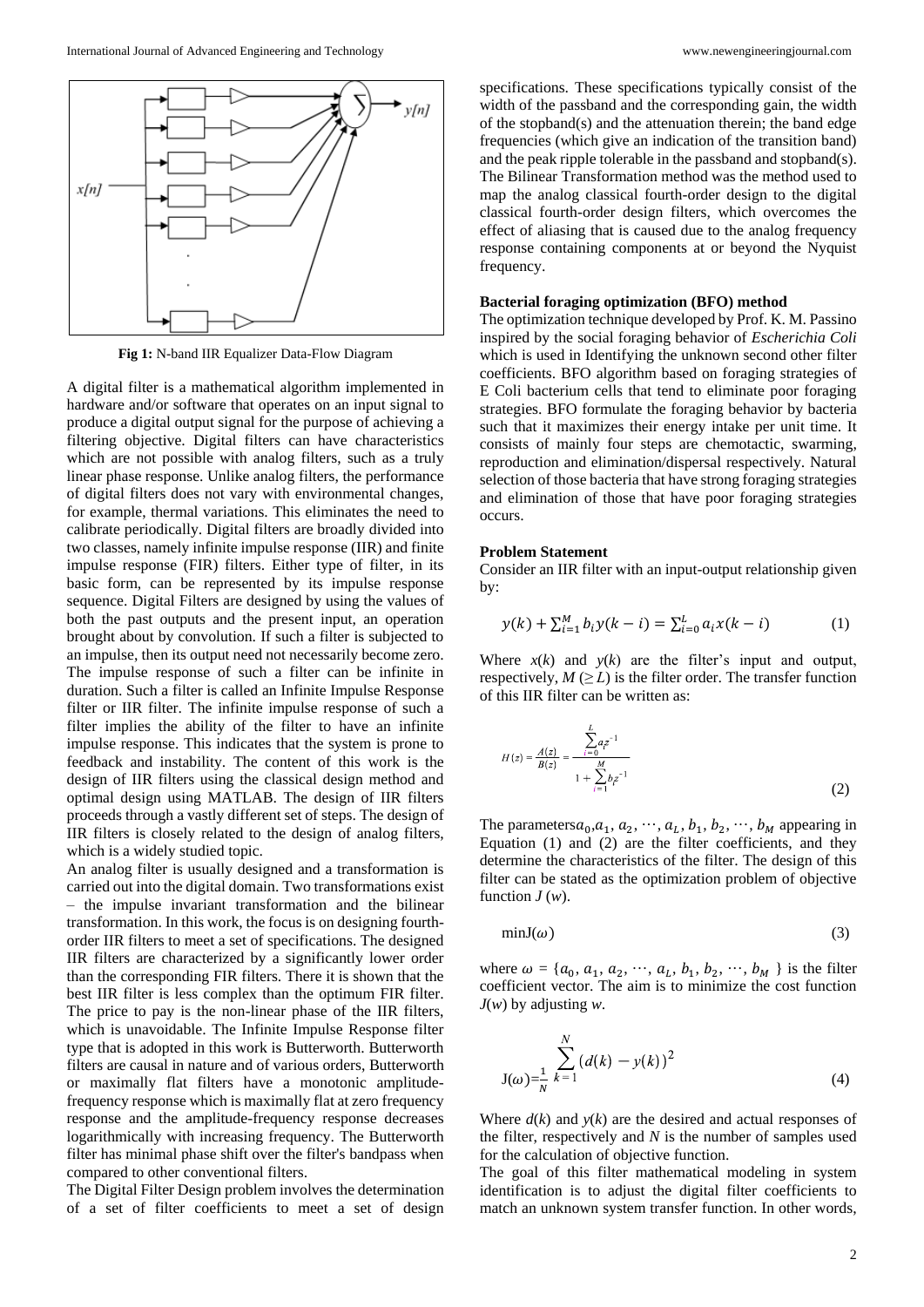the parameters of the filters are successively adjusted by filter modeling problem using the optimization algorithms until the error between the output of the filter and the unknown system is minimized (Ranjit & Sandeep, (2012), and Durmus & Gün  $(2011))$ <sup>[34, 11]</sup>.

# **Significance of the Study**

Digital equalizers offer many advantages over analog equalizers in terms of quality, typical problems of analog equalizers like group delay distortion, inter-band interference, difficulty to achieve a perfectly flat frequency response, poor global system controllability, may be completely eliminated or attenuated within some desired mathematical precision by using digital signal processing (DSP) techniques.

Based on the Bacterial foraging Optimization design technique not only provides the highest stopband attenuation but also the quality output in terms of ripples and transition width which are much better than others.

This approach eliminates algebraic and programming mistakes, the framework to design a digital IIR filter with near-linear phase over the passband and minimized quality factor, subject to constraints on the magnitude response.

### **Justification of the Study**

The justification of this research lies in the following:

Minimization of an objective function (typically the mean square error between desired response and estimated filter output) is often performed by gradient-based iterative search algorithms. However, when the error surface (objective function) is multimodal and/or non-smooth, gradient-based optimization methods often cannot succeed in converging to the global minimum.

One of the advantages of the BFA approach is that it performs a very thorough search since it has many cascaded loops (chemotaxis, swarming, reproduction and elimination dispersal). Since this increases the computational complexity of the BFA approach, the negative impact on the execution time is inevitable.

#### **Research Gap**

From the foraging discussion, many kinds of research have applied heuristic optimization for the design and identification of digital filters. Use of bacteria foraging algorithm in the identification of digital filter in equalizer applications hard not been done. This research work presented focused on this application to identify a secondorder IIR digital filter from a fourth-order classically designed equivalent. This will minimize the cost of real-time implementation in terms of computation and protocol resources.

#### **System Specification**

A simple block shown in Figure 1 highlights the implementation of an 8-band graphic equalizer, which consists of eight IIR filters connected in parallel. Table 1 gives a summary of the frequency range of the filters, with the sampling rate of 40 kHz.

|  | Table 1: Cutoff frequencies for the 8-bands |
|--|---------------------------------------------|
|--|---------------------------------------------|

| S/N | <b>Band Numbers</b> | Range (in Hz) |
|-----|---------------------|---------------|
|     | LPF1                | $0 - 60$      |
|     | BPF <sub>2</sub>    | 50-3373       |
| 2   | BPF3                | 3363-6686     |
|     | BPF4                | 6676-9999     |
|     | BPF <sub>5</sub>    | 9989-13312    |
|     | BPF <sub>6</sub>    | 13302-16625   |
|     | BPF7                | 16615-19938   |
|     | HPF <sub>8</sub>    | 19928         |

Filter to its digital equivalent. The two basic ways to perform the desired transformation is to use the bilinear transformation or impulse-invariant technique.

From Table 2, the normalized  $4<sup>th</sup>$  order Butterworth is given as;

$$
H(s) = \frac{1}{(s^2 + 0.765s + 1)(s^2 + 1.848s + 1)}
$$

To transform analog Lowpass filter H(s) with unity cutoff frequency to Lowpass filter H(s) with a cutoff frequency  $f_c =$ 60Hz and  $\omega_c = 2\pi f_c$  substitute  $s = \frac{s}{\omega}$  $\frac{s}{\omega_c}$ ;  $\omega_c = 377.04$ rad/ sec

**Table 2:** Normalised Denominator Polynomials for Butterworth filters

| n               | <b>Normalised Denominator Polynomials in Factored Form</b> |
|-----------------|------------------------------------------------------------|
|                 | $(1+s)$                                                    |
| 2               | $(1+1.414s+s^2)$                                           |
| $\overline{3}$  | $(1+s)(1+s+s^2)$                                           |
| $\overline{4}$  | $(1+0.765s+s^2)(1+1.848s+s^2)$                             |
| 5               | $(1+s)(1+0.618s+s^2)(1+1.618s+s^2)$                        |
| 6               | $(1+0.518s+s^2)(1+1.414s+s^2)(1+1.932s+s^2)$               |
| $7\phantom{.0}$ | $(1+s)(1+0.445s+s^2)(1+1.247s+s^2)(1+1.802s+s^2)$          |
| 8               | $(1+0.390s+s^2)(1+1.111s+s^2)(1+1.663s+s^2)(1+1.962s+s^2)$ |
| 9               | $(1+s)(1+0.347s+s^2)(1+s+s^2)(1+1.532s+s^2)(1+1.879s+s^2)$ |

To obtain the transfer function of each Bandpass filter, the above equation was used for different values of W and $\omega_0^2$ . To transform analog Lowpass filter H(s) with unity cutoff frequency to Highpass filter H(s) with a cutoff frequency  $f_c =$ 19928 Hz and  $\omega_c = 2\pi f_c$  substitute  $s = \frac{\omega_c}{s}$  $\frac{\omega_c}{s}$ ;  $\omega_c =$ 125227 rad/sec.

**Table 3:** Designed Analogue Filters Transfer Functions

| <b>Design Case</b> | <b>Transfer Function</b>                                                                      |
|--------------------|-----------------------------------------------------------------------------------------------|
| Case1(LPF1)        | $H(s) = \frac{s^4 + 2.61313s^3 + 3.41421s^2 + 2.61313s + 1}{s^4 + 2.61313s + 1}$              |
| Case2 (BPF2)       | $0.048919s^2$<br>$H(s) = \frac{1}{s^4 + 0.312789s^3 + 0.050389s^2 + 0.00023s + 5.3965E - 07}$ |
| Case3 (BPF3)       | $0.059612s^2$<br>$H(s) = \frac{1}{s^4 + 0.345285s^3 + 00.269017s^2 + 0.036152s + 0.01096264}$ |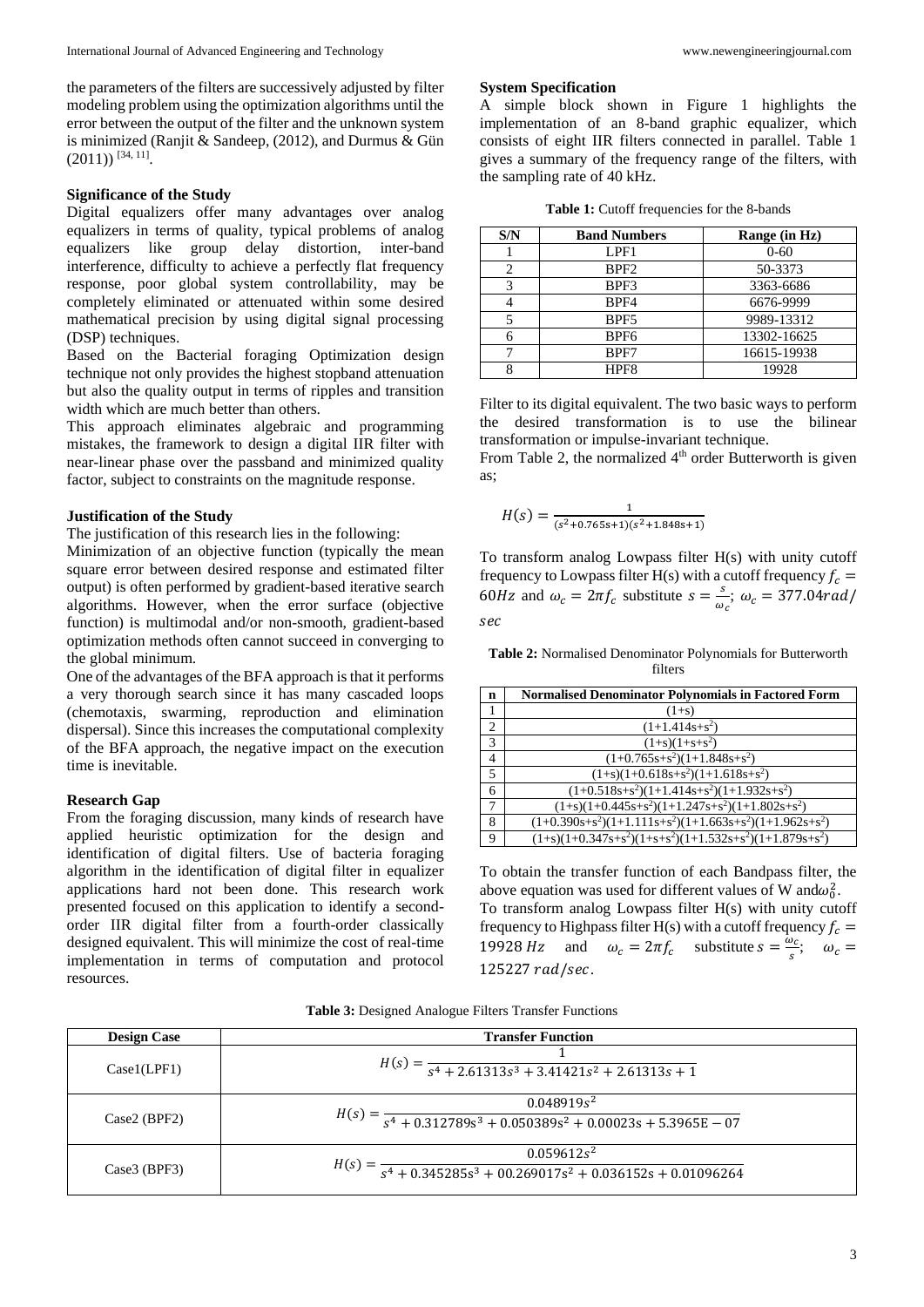| Case 4 (BPF4)       | 0.090142s <sup>2</sup><br>$H(s) = \frac{1}{s^4 + 0.424596s^3 + 0.80704s^2 + 0.152196s + 0.12848542}$   |
|---------------------|--------------------------------------------------------------------------------------------------------|
| Case 5 (BPF5)       | 0.178366s <sup>2</sup><br>$H(s) = \frac{1}{s^4 + 0.597265s^3 + 2.000138s^2 + 0.54404s + 0.82971351}$   |
| Case $6$ (BPF $6$ ) | 0.090142s <sup>2</sup><br>$H(s) = \frac{1}{s^4 + 0.424596s^3 + 0.80704s^2 + 0.152196s + 0.12848542}$   |
| Case 7 (BPF7)       | 0.059612s <sup>2</sup>                                                                                 |
| Case 8 (HPF8)       | 0.048919s <sup>2</sup><br>$H(s) = \frac{1}{s^4 + 0.312789s^3 + 0.050389s^2 + 0.00023s + 5.3965E - 07}$ |

# **Identification**

System identification is done by mathematically modeling an unknown system using its input-output data. This is achieved by varying the parameters of the developed model so that for a set of given inputs, its output matches that of the system under consideration. For a plant whose behavior is not known, an adaptive system can be modeled and its parameters can be continuously adjusted using an adaptive algorithm. By the use of such adaptive algorithms, the required parameters can be obtained such that the output of the plant and the model are the same for the same set of inputs, which is the goal of system identification. The identified model depicts the characteristics of the given system. The problem of system identification in many instances can be formulated as a problem of adaptive IIR filtering. Different adaptive algorithms can be applied to adjust the feedforward and feedback parameters of the recursive system (Deivaseelan & Babu, 2012)<sup>[8]</sup>. In the system identification configuration, the adaptive algorithm searches for the system coefficients such that its input/output relationship matches closely to that of the unknown system.

# **Optimal IIR Filter Coefficients**

As stated in Equation 30, objective function and the bacterium having a minimum function (*J*) which is retained for the next generation. For swarming, the distances of all the bacteria in a new chemotactic stage are evaluated from the global optimum bacterium till that point. To speed up the convergence, a simple heuristic rule to update one of the coefficients of the BFA algorithm was formulated as in Table 6 in chapter 4. The flow chart of the iterative algorithm is shown in Figure 7.

### **Results**

The transfer function of fourth-order Butterworth analogue filters is presented in Table 3.

Table 4 gives the transfer function with optimal coefficients calculated using the BFO algorithm. The numerator and denominator polynomials contain the optimal values of the filter's transfer function coefficients.

As can be seen, Table 4 is second-order functions identified from the classically designed fourth-order filters.

| <b>Design Case</b> | <b>Frequency Bands(Hz)</b> | <b>Transfer Function</b>                                                                    |
|--------------------|----------------------------|---------------------------------------------------------------------------------------------|
| Case1(LPF1)        | 60                         | $-0.5216$<br>$H(z) =$<br>$-0.2935z^{-1} - 0.0506z^{-2}$                                     |
| Case2 (BPF2)       | 50-3373                    | $0.9255 - 0.9255z^{-1}$<br>$H(z) =$<br>$-0.1437z^{-1} + 0.6893z^{-2}$                       |
| Case3 (BPF3)       | 3363-6686                  | $0.3890 - 0.3890z^{-1}$<br>$H(z) =$<br>$+$ 0.2297z <sup>-1</sup> - 0.1387z <sup>-2</sup>    |
| Case 4 (BPF4)      | 6676-9999                  | $0.4547 - 0.4547z^{-1}$<br>$H(z) =$<br>$+0.2128\overline{z^{-1}} - 0.0352\overline{z^{-2}}$ |
| Case $5$ (BPF5)    | 9989-13312                 | $0.2567 - 0.2567z^{-1}$<br>$H(z) =$<br>$+$ 0.1909z <sup>-1</sup> - 0.0630z <sup>-2</sup>    |
| Case 6 (BPF6)      | 13302-16625                | $0.4450 - 0.4450z^{-1}$<br>$H(z) =$<br>$+$ 0.1462z <sup>-1</sup> + 0.1360z <sup>-2</sup>    |
| Case 7 (BPF7)      | 16615-19938                | $0.0064 - 0.0064z^{-1}$<br>$H(z) =$<br>$-0.2344z^{-1} - 0.0482z^{-2}$                       |
| Case 8 (HPF8)      | 19928                      | $-0.2261 + 1.3208z^{-1} - 0.2261z^{-2}$<br>$H(z) =$<br>$-0.0418z^{-1} + 0.6251z^{-2}$       |

**Table 4:** Filters Transfer Functions Calculated using BFO Algorithm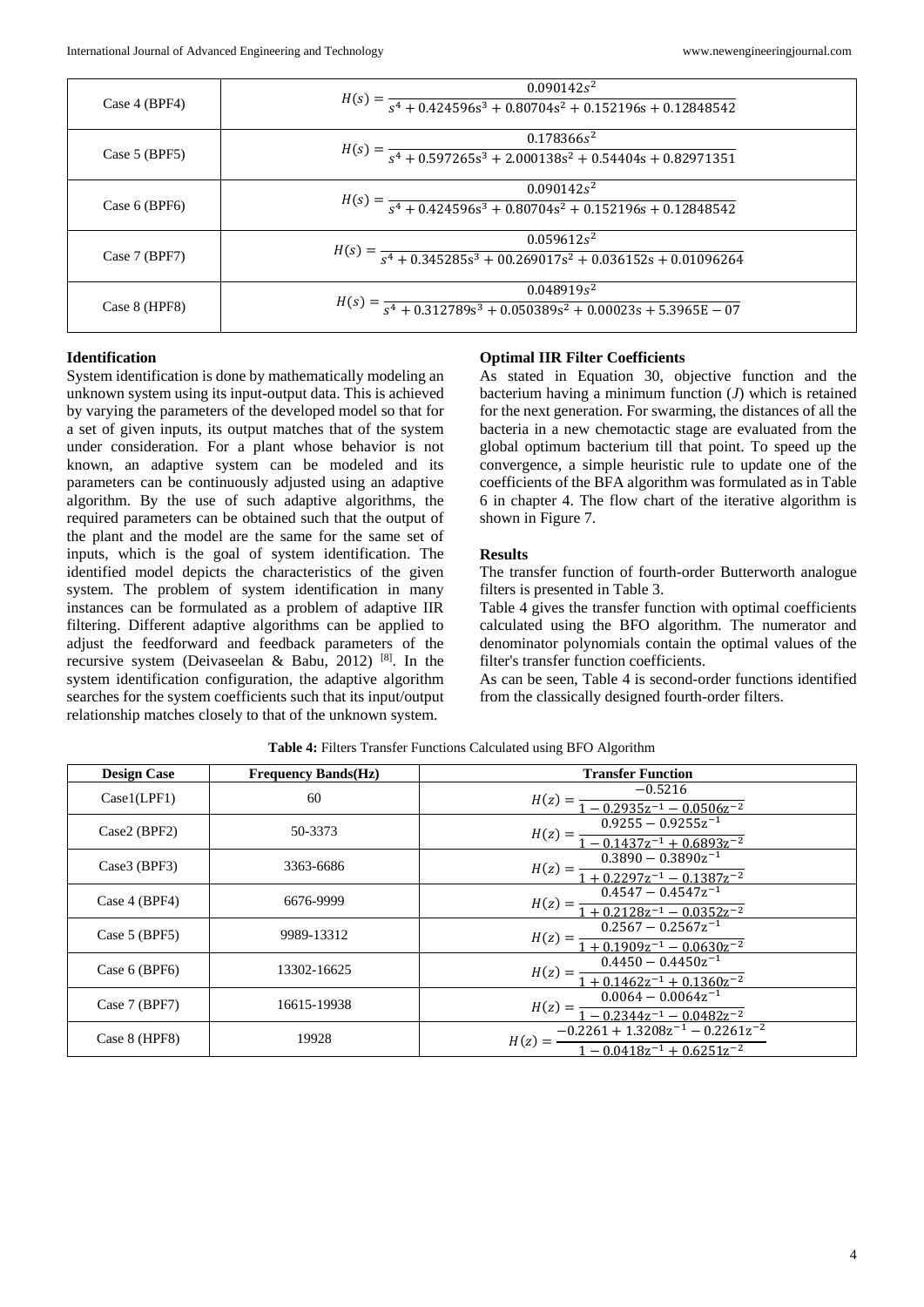

**Fig 2:** Audio Signal Graph for BLT and BFO Designed Equalizers

# **Discussion**

Plots showing the gain and frequency responses of input signal BLT and BFA equalizers were obtained as shown in Figure 21. Using zoom command and closely examining the frequency response plot, it was noted that the BFA equalizer output had slightly higher gain across the frequencies of 10 kHz, while the BLT equalizer output is slightly below the original signal. This gain difference was -12dB that is 23% (- 0.0470) boost for the BFA equalizer, -14dB 2.4% (0.004) attenuation for the BLT equalizer against the original signal with the gain of -13dB (0.2042). It was also observed that at the roll-off point the BLT equalizer output has slightly higher ripples if compared to the original signal and the BFA output signal.

# **Conclusion**

The effectiveness of proposed BFA has been also established for the identification of all IIR digital filter bands. The proposed BFA possess fast convergence speed in term of a

number of function evaluations to achieve the global solution. Results obtained for the BFA justify the potential of the proposed algorithm for the design of IIR digital filter. Therefore, the system performance of the digital equalizer boosts the low and high-frequency components.

#### **References**

- 1. Aimin J. IIR Digital Filter Design Using Convex Optimization. A Dissertation Submitted to the Faculty of Graduate Studies through the Department of Electrical and Computer Engineering in Partial Fulfillment of the Requirements for the Degree of Doctor of Philosophy at the University of Windsor, 2009.
- 2. Amit A. Design and Real-Time Implementation of Adaptive Equalizer using Xilinx FPGA. A thesis submitted to the Department of Electronics & Electrical Communication Engineering, requirements for the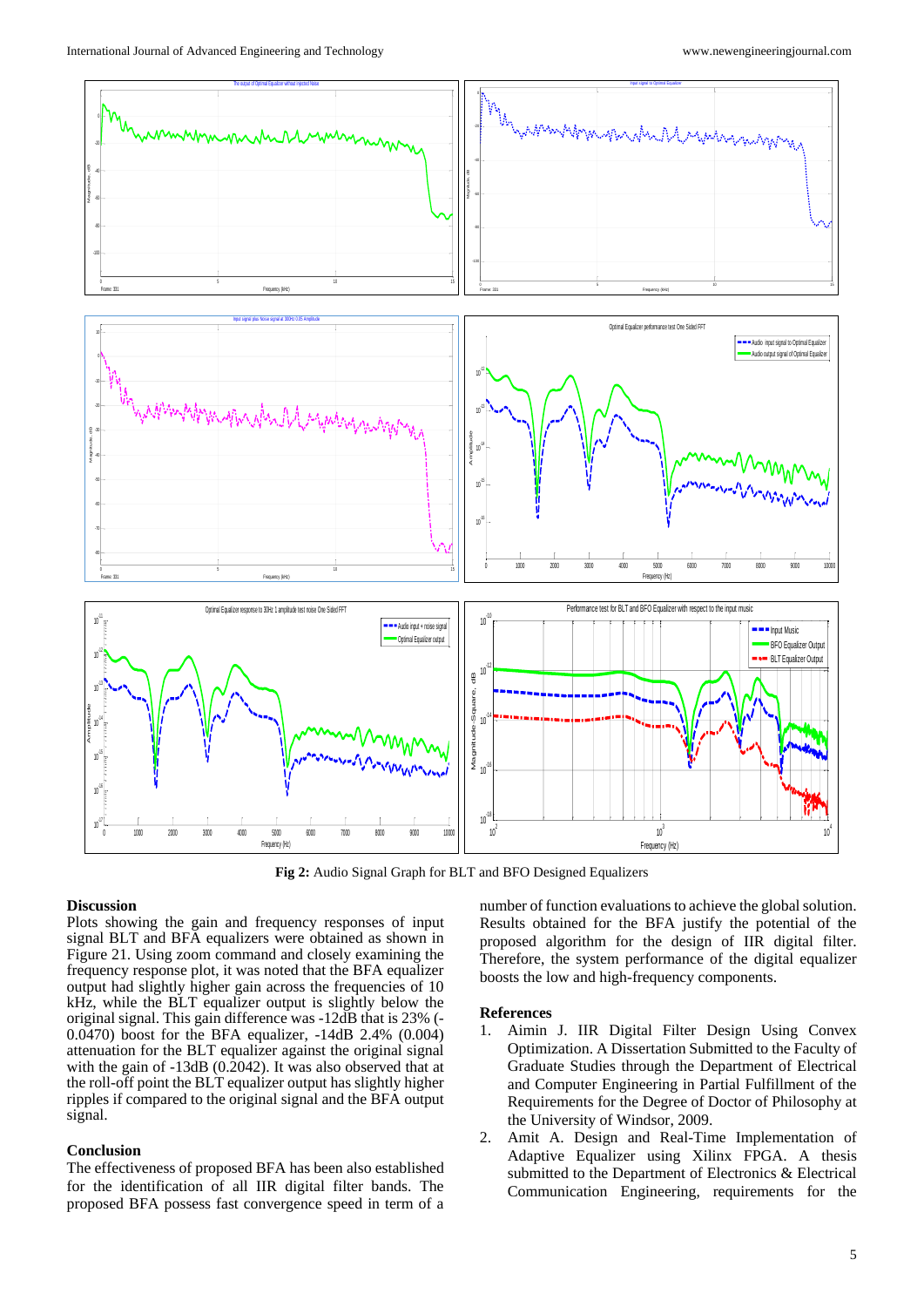degree of Master Indian Institute of Technology, Kharagpur, 2009.

- 3. Arbona J, Palit S. How digital filters affect analog audio signal levels. Analog Applications Journal Texas Instruments Incorporated,2010:4(3):389-393.
- 4. Ashutosh P, Kasambe PV. Performance Evaluation of Evolutionary Algorithms for Digital Filter Design. International Journal of Scientific Engineering and Technology (ISSN: 2277-1581),2013:2(5):398-403.
- 5. Bal´azs B. Perceptually Motivated Audio Equalization Using Fixed-Pole Parallel Second-Order Filters. IEEE SIGNAL PROCESSING LETTERS,2008:5(2):311-321.
- 6. Brown E, Dimmett R, Mutapcic A. Building an Equalizer. A project submitted to Department of Electrical Engineering requirements for the degree of Master University of Missouri-Rolla, 1998.
- 7. Chakraborty S. Design and Realization of IIR Digital Band Stop Filter Using Modified Analog to Digital Mapping Technique. International Journal of Science, Engineering and Technology Research (IJSETR) ISSN: 2278 – 7798,2013:2(3):742-748.
- 8. Deivaseelan A, Babu P. Modified Cat Swarm Optimization For IIR System Identification. Advances in Natural and Applied Sciences,2012:6(6):731-740.
- 9. David TY. Digital implementation of musical distortion Circuits by analysis and simulation. A dissertation submitted to the department of electrical engineering and the committee on graduate studies of Stanford University, 2009.
- 10. Dhar PK, Khan MI. Design and Implementation of Non-Real Time and Real Time Digital Filters for Audio Signal Processing. Volume 2 No. 3 ISSN 2079-8407 Journal of Emerging Trends in Computing and Information Sciences,2011:2(3):654-662.
- 11. Durmuş B, Güu A. Parameter Identification using Particle Swarm Optimization. 6th International Advanced Technologies Symposium (IATS'11), 16-18 May 2011, Elazığ, Turkey,2011:7(2):72-81.
- 12. Gabriel FPF, Luís Gustavo PMM, Miguel FMS, Filipe SP, Aníbal JSF. Implementation of a New Method to Digital Audio Equalization. Department of Electrical and Computer Engineering of the University of Porto INESC Porto, Largo Mompilher 22, 4000 Porto, PORTUGAL, 2003.
- 13. Gan WS, Kuo SM. Transition from Simulink to MATLAB in Real-Time Digital Signal Processing Education. Book titled "Digital Signal Processors: Algorithms, Implementations, and Applications," published by the authors, 2005.
- 14. Gilbert N, Fleming J. Direct form expansion of the transfer function for a digital Butterworth low-pass filter. IEEE Transactions on Acoustics, Speech, and Signal Processing Year,1982:30(6):1004–1006.
- 15. Gonzalez A. Digital Equaliser/Crossover Unit for Car Audio Systems. A project submitted to the Department of Electrical Engineering requirements for the degree of the Master University of Missouri-Rolla, 2011.
- 16. Gupta N, Khan MJ. Analysis The IIR Filter Design Using Particle Swarm Optimization Method. JSRRS: International Journal of Scientific Research in Recent Sciences,2013:1(1):34-38.
- 17. Justin A, Macdonald, Phuong KT. Loudspeaker equalization for auditory research. Behavior Research Methods,2007:39(1):133-136.
- 18. Kaur L, Joshi MP. Analysis of Chemotaxis in Bacterial Foraging Optimization Algorithm. International Journal of Computer Applications (0975 – 8887),2012:46(4):453-460.
- 19. Kaur P, Kaur S. Optimization of FIR Filters Design using Genetic Algorithm. International Journals of Emerging Trends and Technology in Computer Science (IJETTCS) ISSN 2278-6856,2012:1(3):228-232.
- 20. Kaur R, Sharma P. Low Pass Filter Design Using Bacterial Foraging with Particle Swarm Optimization. International Journal of Emerging Engineering Research and Technology, ISSN 2349-4395 (Print) & ISSN 2349- 4409,2014:2(5):204-208.
- 21. Li T. Digital Signal Processing Fundamentals and Applications First edition. 30 Corporate Drive, Suite 400, Burlington, MA 01803, USA 525 B Street, Suite 1900, San Diego, California 92101-4495, USA 84 Theobald's Road, London WC1X 8RR, UK ISBN: 978- 0-12-374090-8, 2007.
- 22. Li T, Jean J. Digital Signal Processing Fundamentals and Applications Second edition. Academic Press is an imprint of Elsevier 225 Wyman Street, Waltham, MA 02451, USA The Boulevard, Langford Lane, Kidlington, Oxford, OX5 1GB, UK ISBN: 978-0-12-415893-1, 2013.
- 23. Mandal D, Saptarshi M, Rajib K, Sangeeta M, Ghoshal SP."Linear Phase Low Pass FIR Filter Design using Improved Particle Swarm Optimization'', IEEE Student Conference on Research and Development,2011:1(1):100-11.
- 24. Martin H, Udo Z. Graphic Equalizer Design Using Higher-Order Recursive Filters. Proc. of the 9 th Int. Conference on Digital Audio Effects (DA Fx-06), Montreal, Canada,2006:4(1):96-105.
- 25. Md Idros MF, Abu Hassan SF. A design of Butterworth low pass filter's layout basidial filter approximation on the ideal filter approximation Industrial Electronics & Applications, 2009. ISIEA 2009. IEEE Symposium on,2009:5(2):754–757.
- 26. Narula V, Sagar M, Joshi P, Mehta PS, Tripathi S. Real-Time Active Noise Cancellation with Simulink and Data Acquisition Toolbox. ACEEE Int. J. on Control System and Instrumentation,2012:03(02):345-356.
- 27. Phillip A, Sanjit KM. Tunable Digital Frequency Response Equalization Filters. IEEE Transactions on Acoustics, Speech, and Signal Processing,1987:35(1):457-464.
- 28. Ping G, Huo-jaun L, Miao, Ding H. A new method for the efficient design of Butterworth filter based on symbolic calculus. 2010 International Conference on Computer Application and System Modeling (ICCASM 2010),2010:8(1):26-50.
- 29. Puri S, Pattnaik SS, Devi S, Patra PK. Bacterial Foraging: a soft computing approach to design a miniaturized planner antenna. Advance in computer vision and information technology, 2007.
- 30. Rainu A. Design IIR Filter using MATLAB. International Journal of Science, Engineering and Technology Research (IJSETR),2015:4(12):345-356.
- 31. Rao C, Badki A, Pareek S. Digital Audio Effects. A project submitted to Indian Institute of Technology Bombay requirements for the degree of Master, 2010.
- 32. Ramya R, Selvi K. Real-Time Simulation of Single Machine Infinite Bus System Using dSPACE Controller